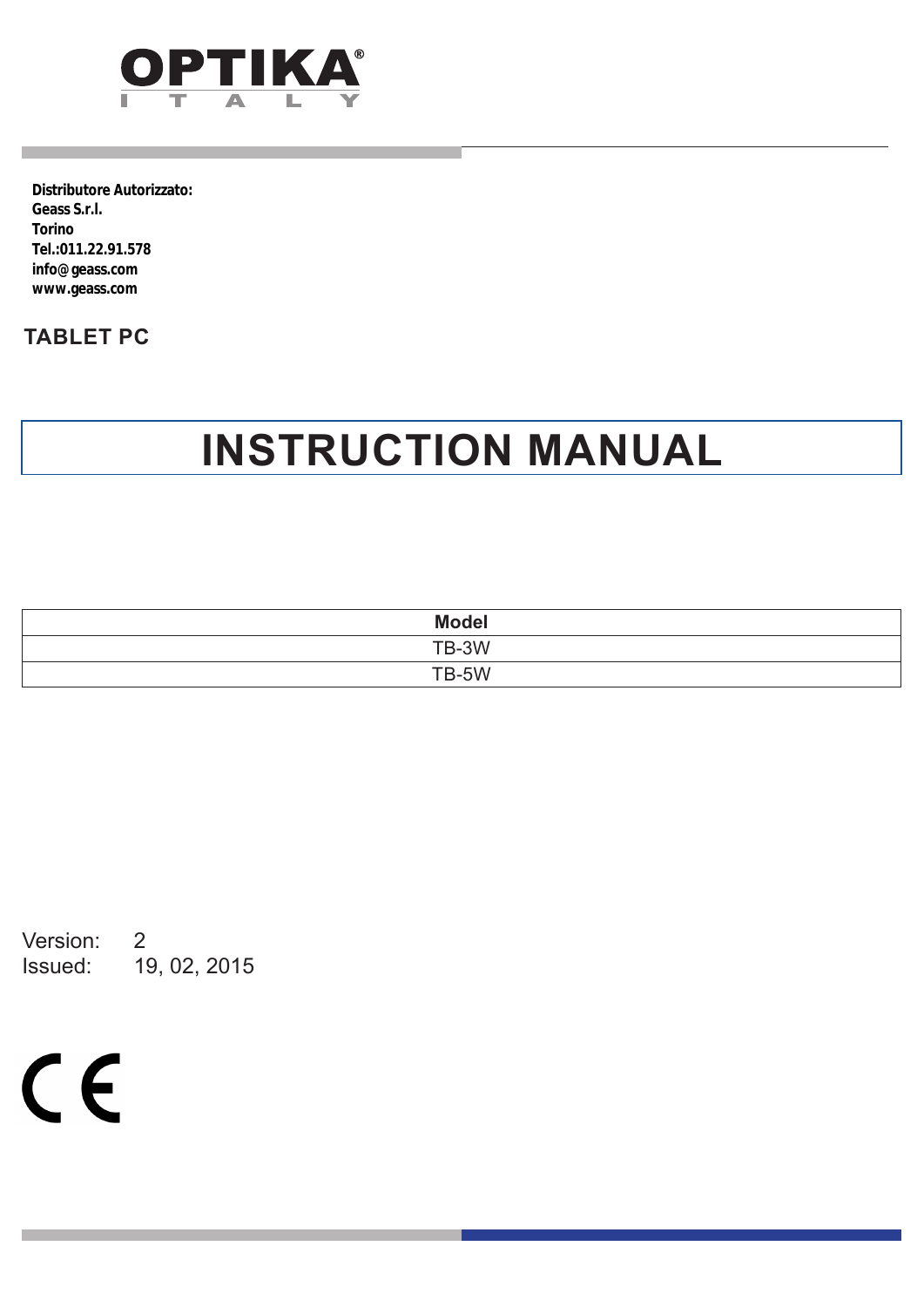### **TABLET PC – CONNECTION TO PHOTO PORT**

Your Tablet's been set with the Rotation function disabled: this prevents any flipping of the Live View in order to get a continuous and as large as possible view of your slide also when the Tablet is removed from the holder. To enable this function again is very easy: you can activate the Rotation by swiping the screen on his bottom right side and selecting Settings + Screen. Anyway, it's not suggested to activate the function when the camera is in Live View mode as it may give troubles when the camera runs at high resolutions.

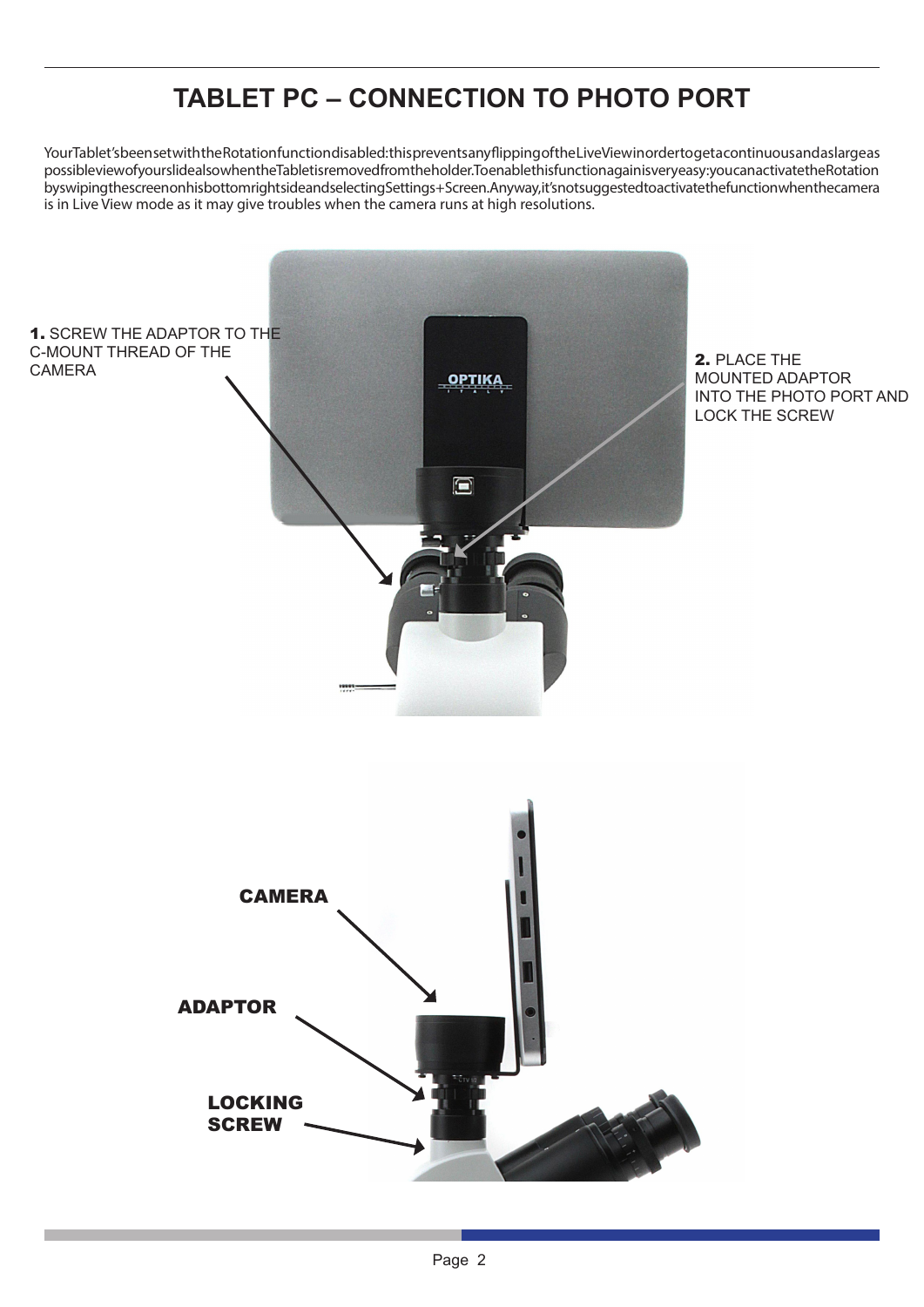

## **MANUALE D'ISTRUZIONI**

| <b>Modello</b> |
|----------------|
| TB-3W          |
| TB-5W          |
|                |

Versione: 2 Emesso il: 19, 02, 2015

 $C<sub>f</sub>$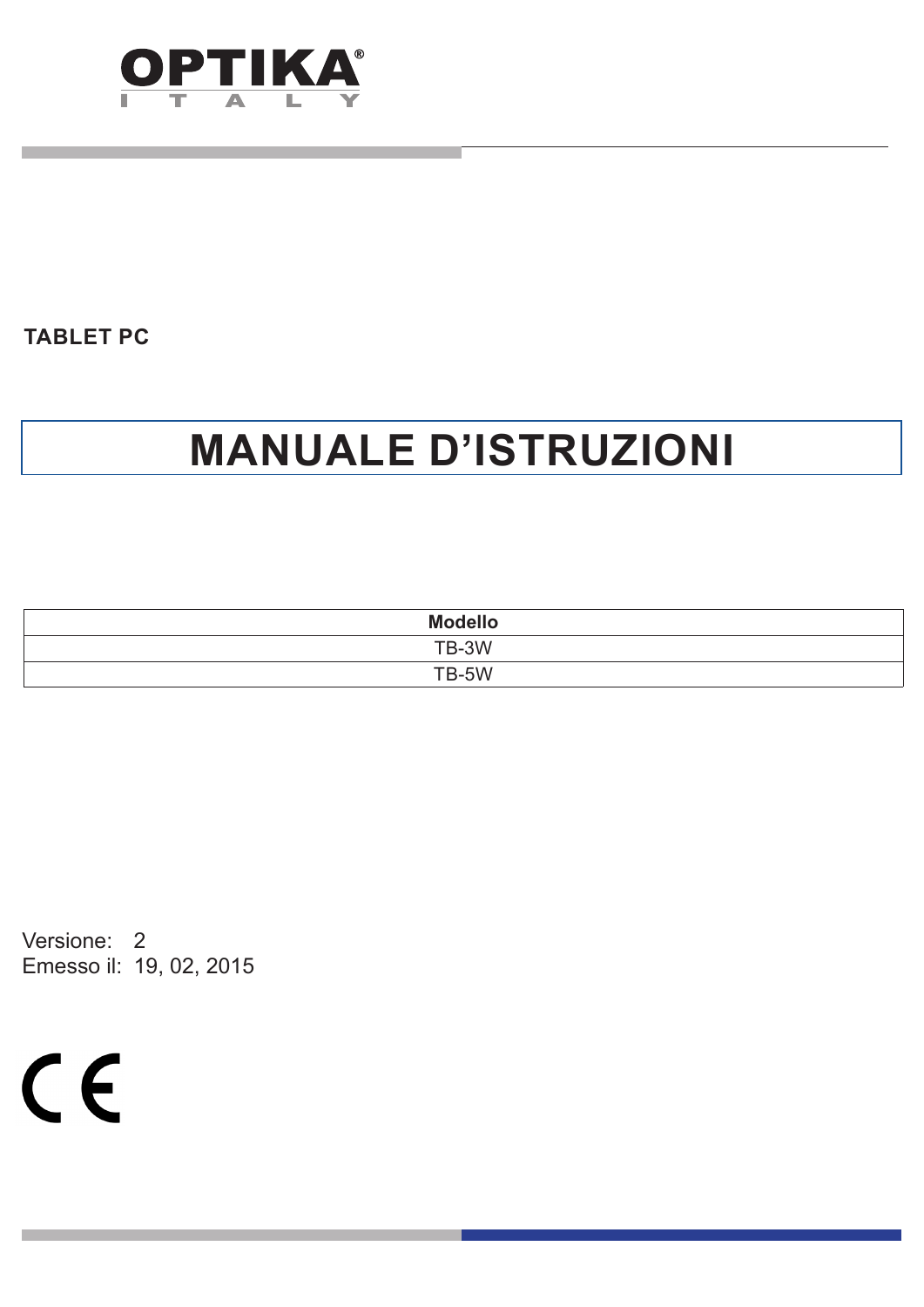### **TABLET PC – COLLEGAMENTO A TERZA USCITA**

QuestoTabletèstatoimpostatoconlarotazionedelloschermodisattivata:questoevitalarotazionedelvideodellatelecameraequindinepermette una visualizzazione a tutto schermo continuativa anche durante la rimozione del Tablet dalla staffa.Per riattivare la rotazione basta semplicemente strisciare verso destra nella parte bassa dello schermo e selezionare Settings + Screen. Questo non è comunque consigliato con la telecamera collegata in modalità Live in quanto potrebbe creare disturbi alla visualizzazione del Live stesso a risoluzioni elevate.

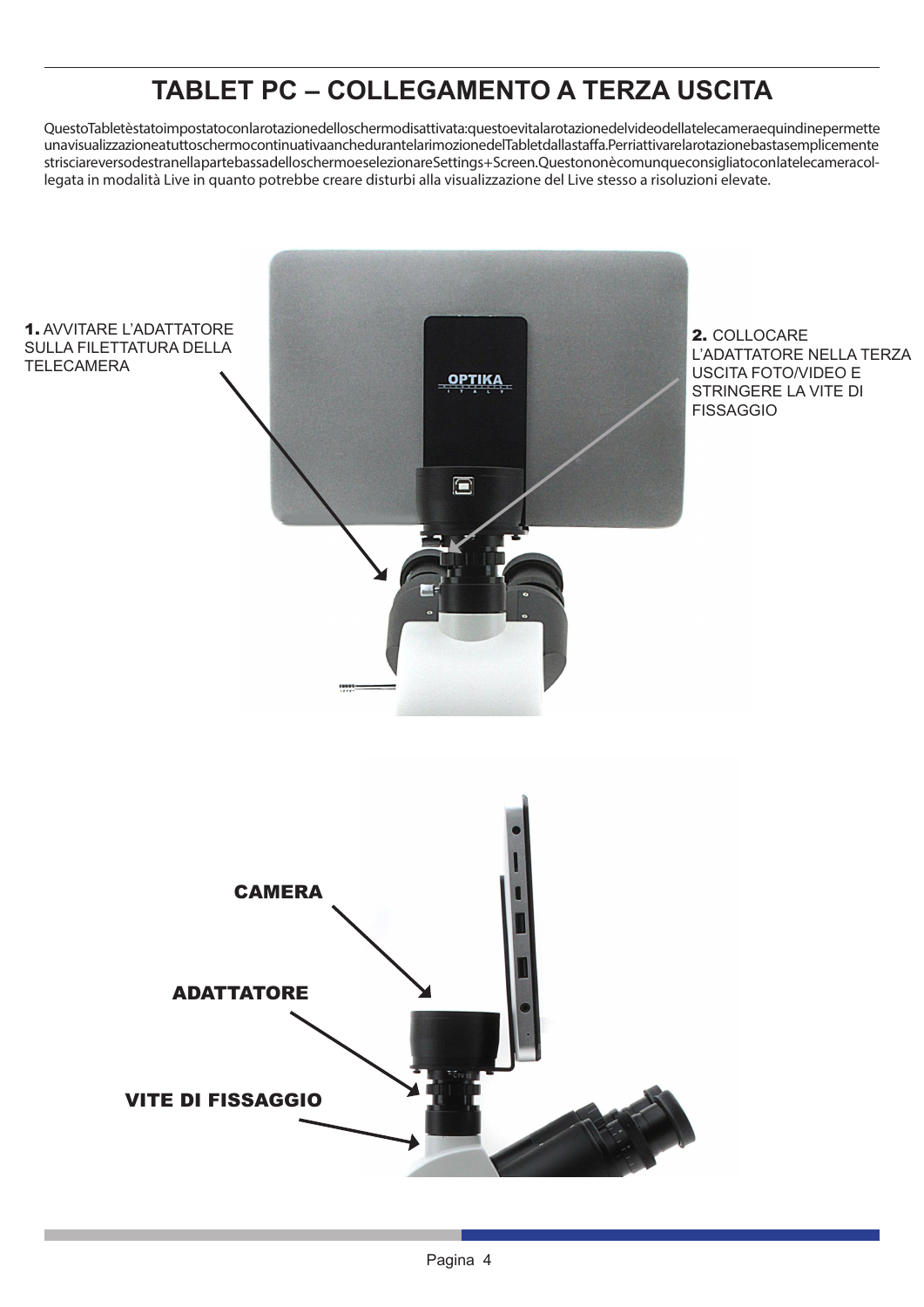

## **MANUAL DE INSTRUCCIONES**

| <b>Modelo</b> |
|---------------|
| TB-3W         |
| TB-5W         |

Versión: 2 Publicado: 19, 02, 2015

 $C \in$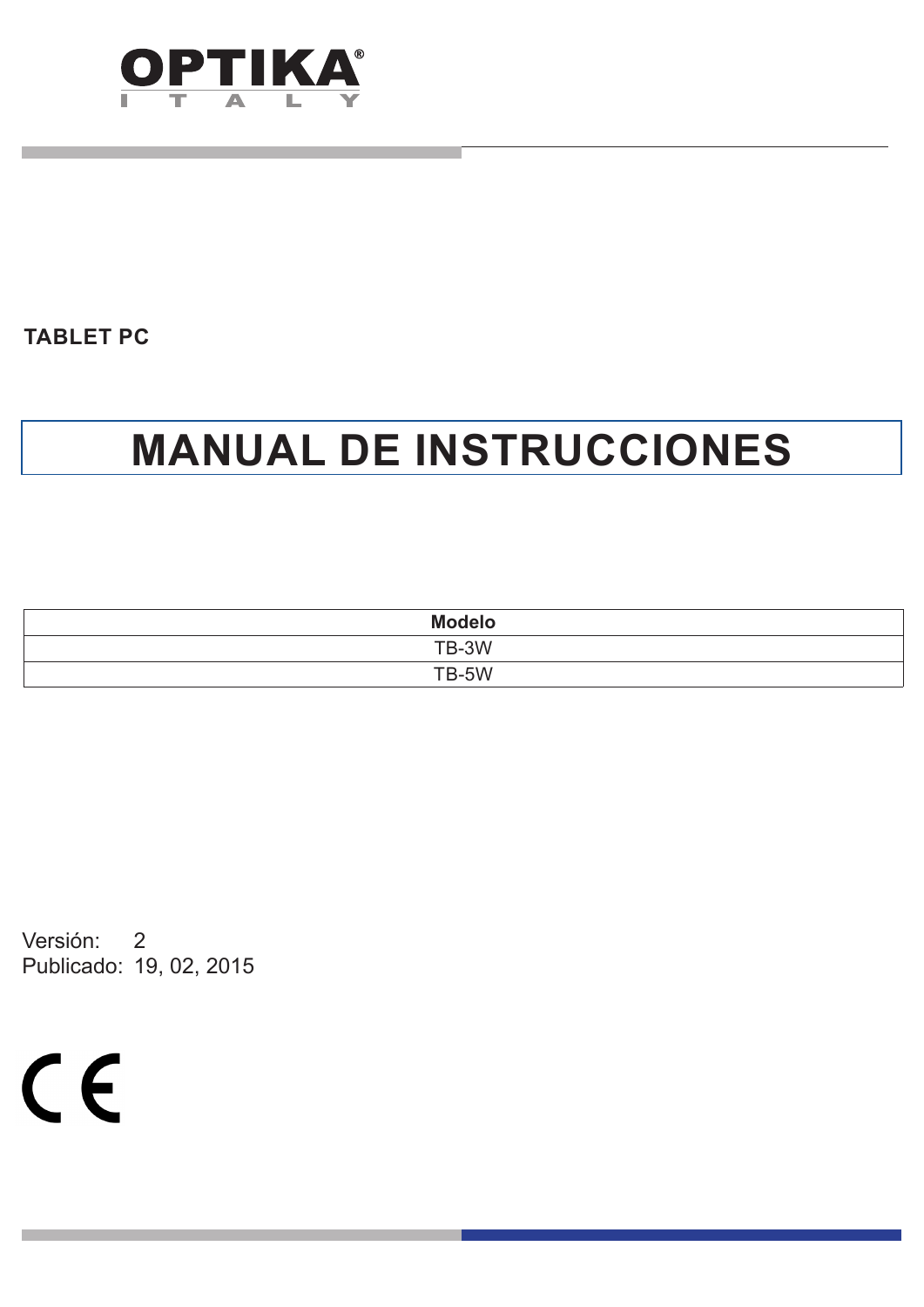### **TABLET PC – CONEXIÓN AL TUBO TRINOCULAR**

Su "tablet" ha sido configurada con la función de rotación deshabilitada para evitar la rotación durante la función de "live view": vista en tiempo real, con el fin de conseguir una imagen de la muestra continua y más grande posible, incluso cuando la "tablet" sea retirada del soporte. Para activar de nuevo la función de rotación, deslice la pantalla en suparte inferior de recha y selecciones configuración + pantalla. De todos modos, no se recomienda activar la función de rotación cuando trabaje en tiempo real ya que podría dar problemas cuando la cámara trabaje en alta resolución.

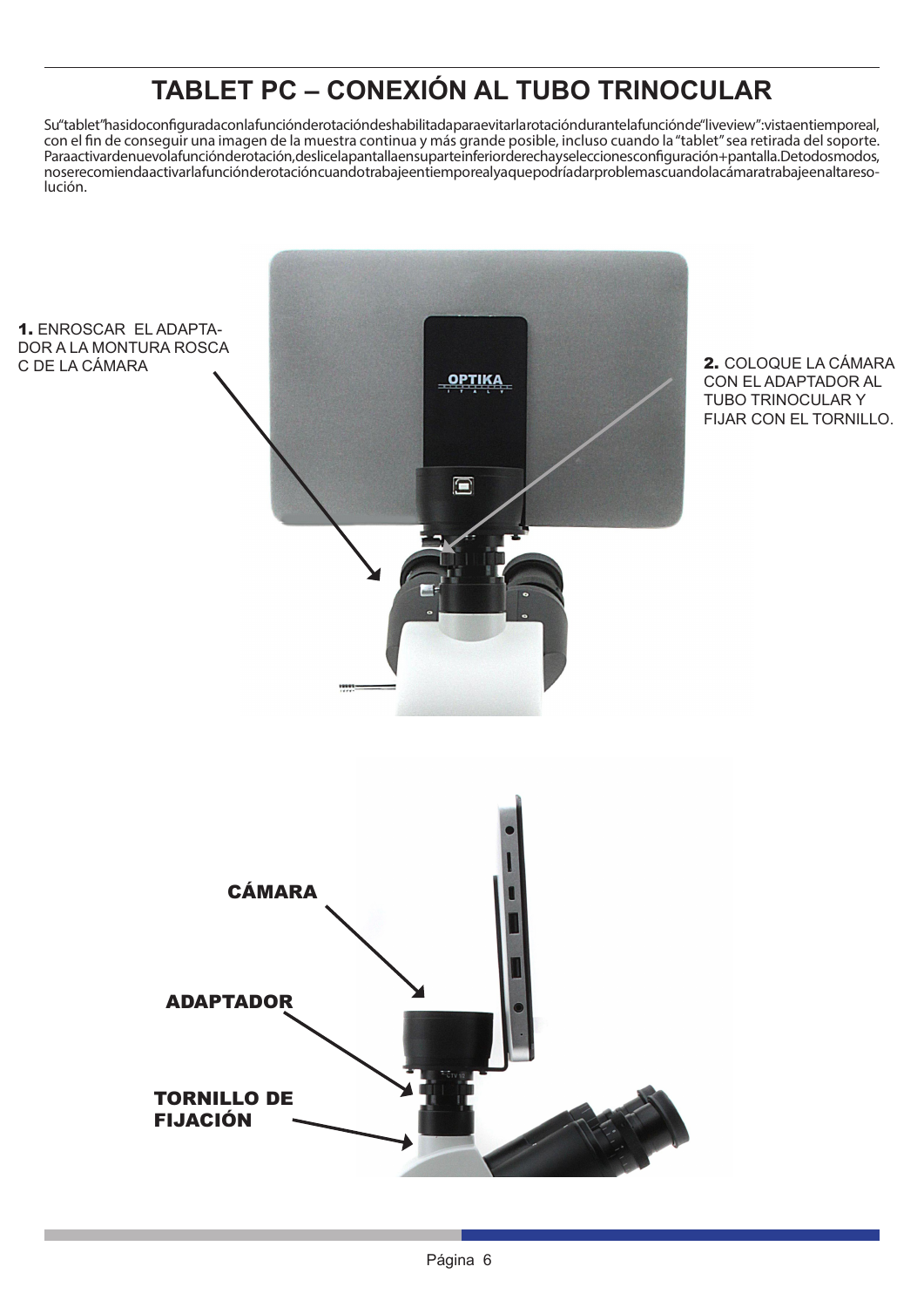

## **MANUEL D'UTILISATION**

| <b>Modèle</b> |
|---------------|
| TB-3W         |
| TB-5W         |

Version: 2<br>du: 19 du: 19, 02, 2015

 $C \in$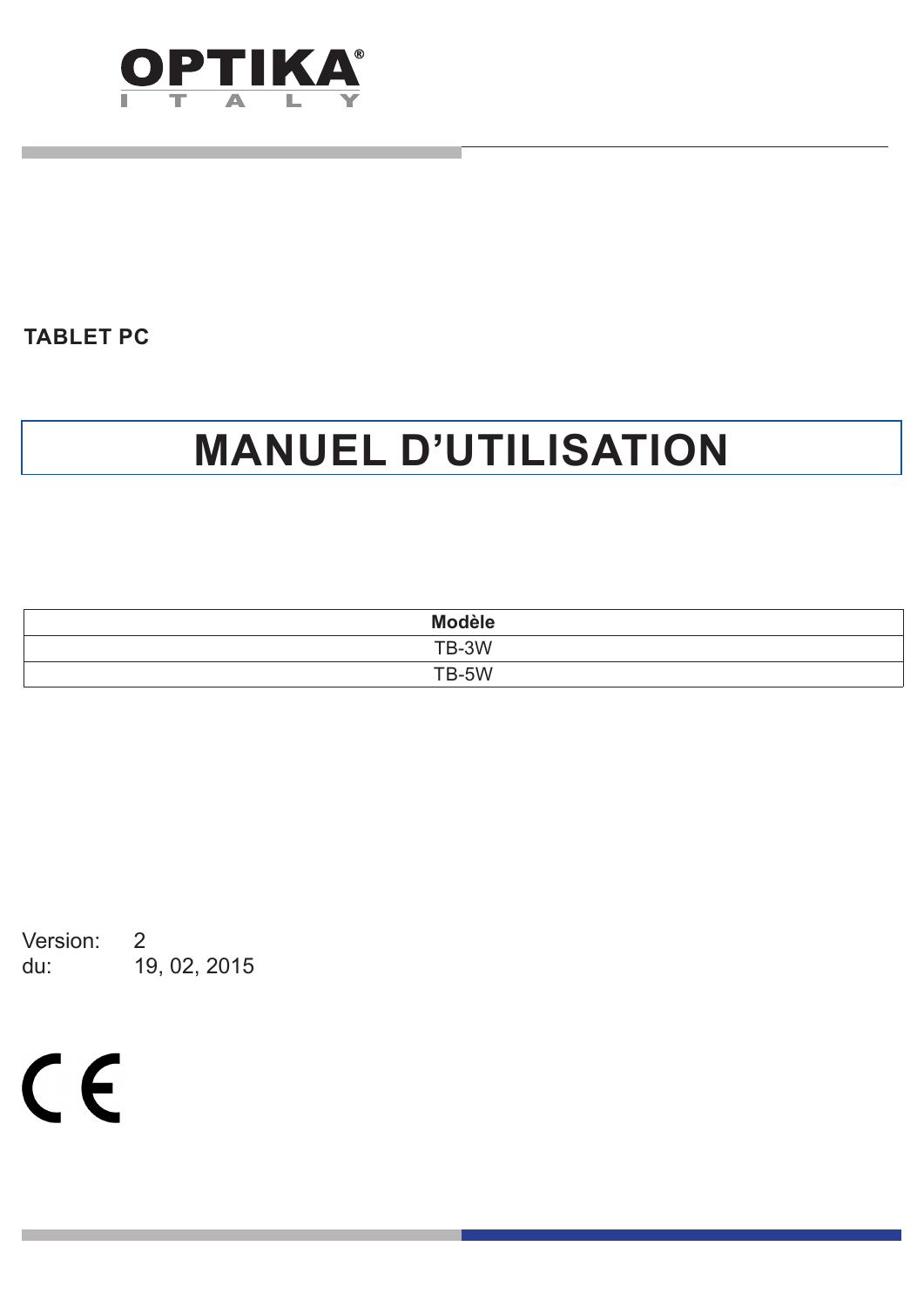### **TABLET PC – CONNEXION AU PORT PHOTO**

Cettetablettea été réglée avec la fonciton rotation de l'écran désactivée: cela empêche la rotation du vidéo de la caméra et permet un affichage en plein écran en continu, même pendant l'enlèvement de la tablette du support. vous pouvez activer la rotation en faisant glisser l'écran sur le côté inférieur droit et en sélectionnant Settings + Screen. De toute façon, il n'est pas recommandé d'activer la rotation avec la caméra connectée en mode live, car il pourrait créer des problèmes à l'affichage du live même à des résolutions élevées.

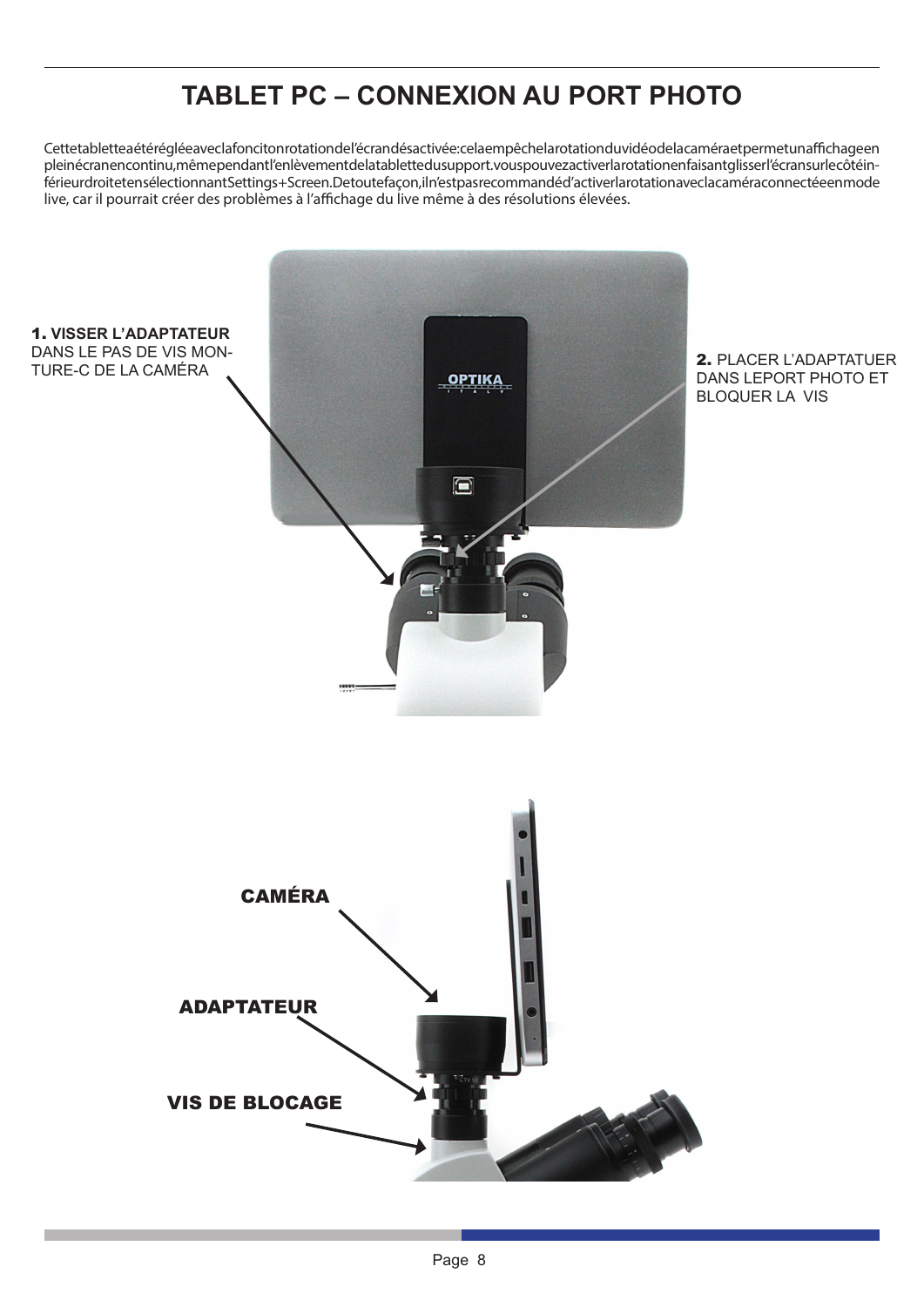

## **BEDIENUNGSANLEITUNG**

| <b>Model</b> |  |
|--------------|--|
| TB-3W        |  |
| TB-5W        |  |

Version: 2 Datum: 16, 02, 2015

 $C<sub>f</sub>$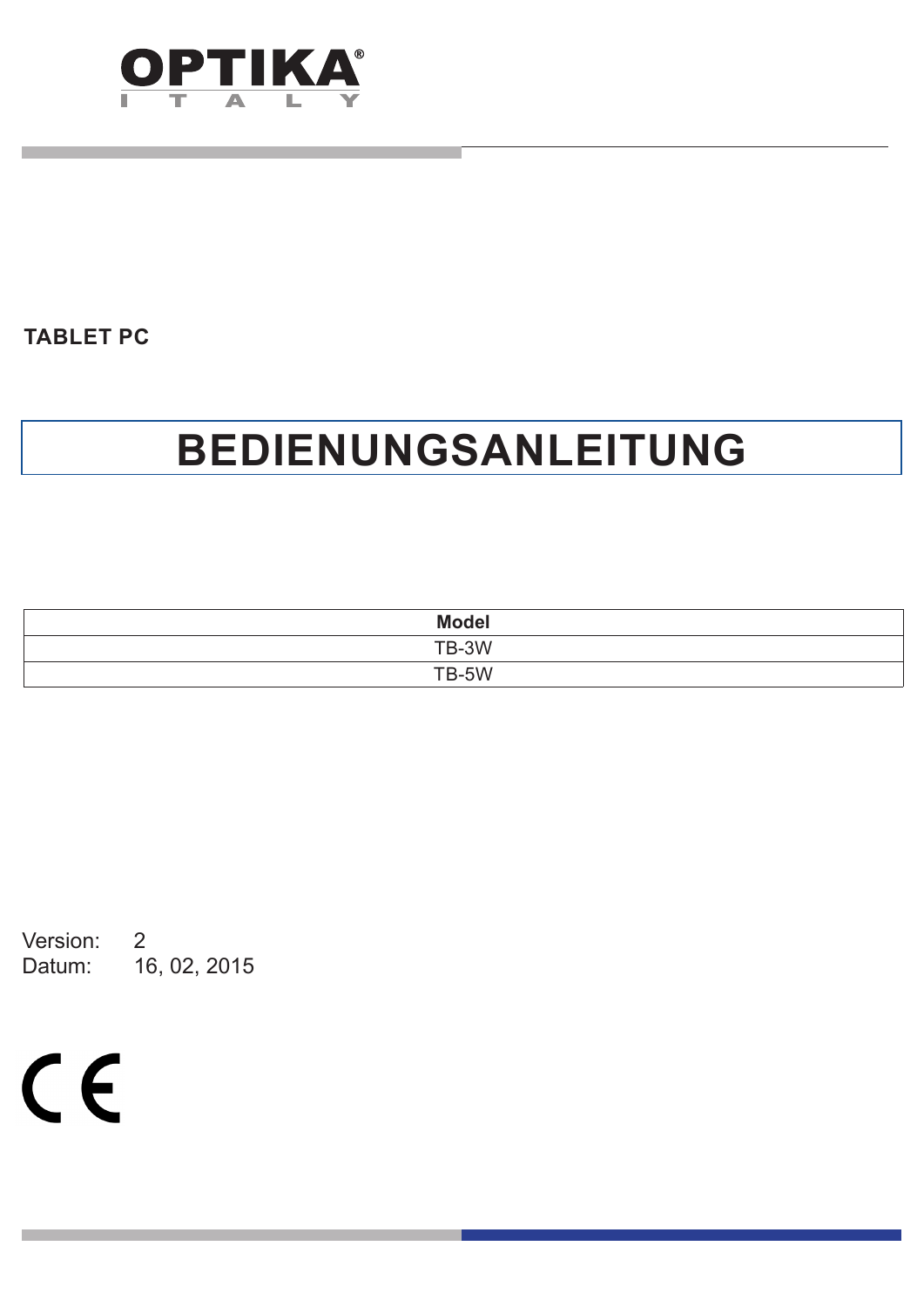### **TABLET PC – VERBINDUNG AN FOTO-PORT**

Dieses Tablet wurde mit deaktivierter Drehungsfunktion eingestellt: dies verhindert das Kippen des Live View und ermöglicht eine kontinuierliche Vollbildaufnahme auch während der Entfernung des Tablets von der Halterung.Um diese Funktion wieder zu aktivieren, streichen Sie einfach den Bildschirm am unteren Rand nach rechts und wählen Sie "Settings + Screen" aus. Es wird jedoch nicht empfohlen, die Funktion zu aktivieren, wenn die Kamera im Live View-Modus ist, da es Probleme entstehen könnten, wenn die Kamera bei hohen Auflösungen funktioniert.

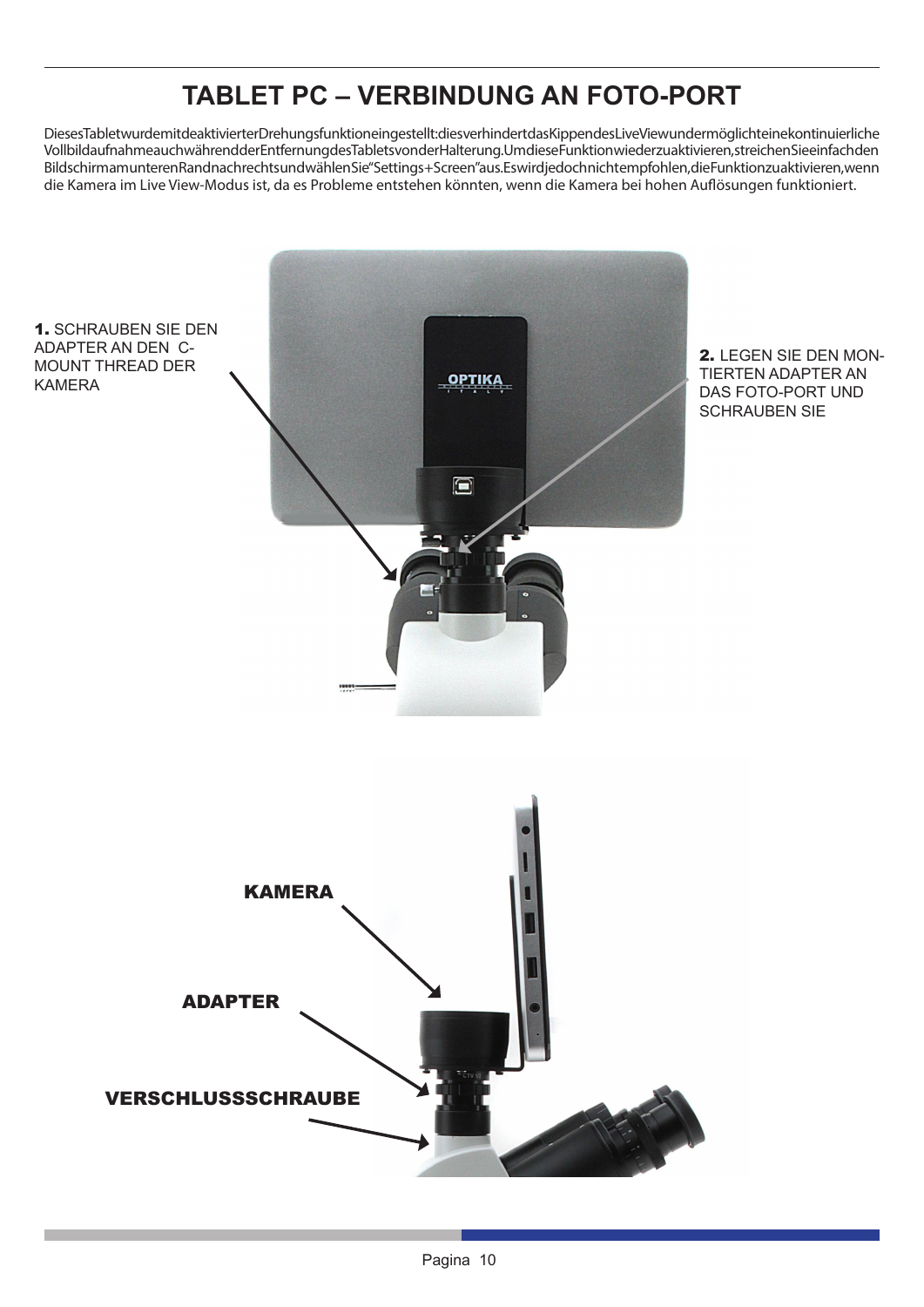

# **MANUAL DE INSTRUÇÕES**

| <b>Model</b> |  |
|--------------|--|
| TB-3W        |  |
| TB-5W        |  |

Versão: 2 Emitido: 16, 02, 2015

 $C \in$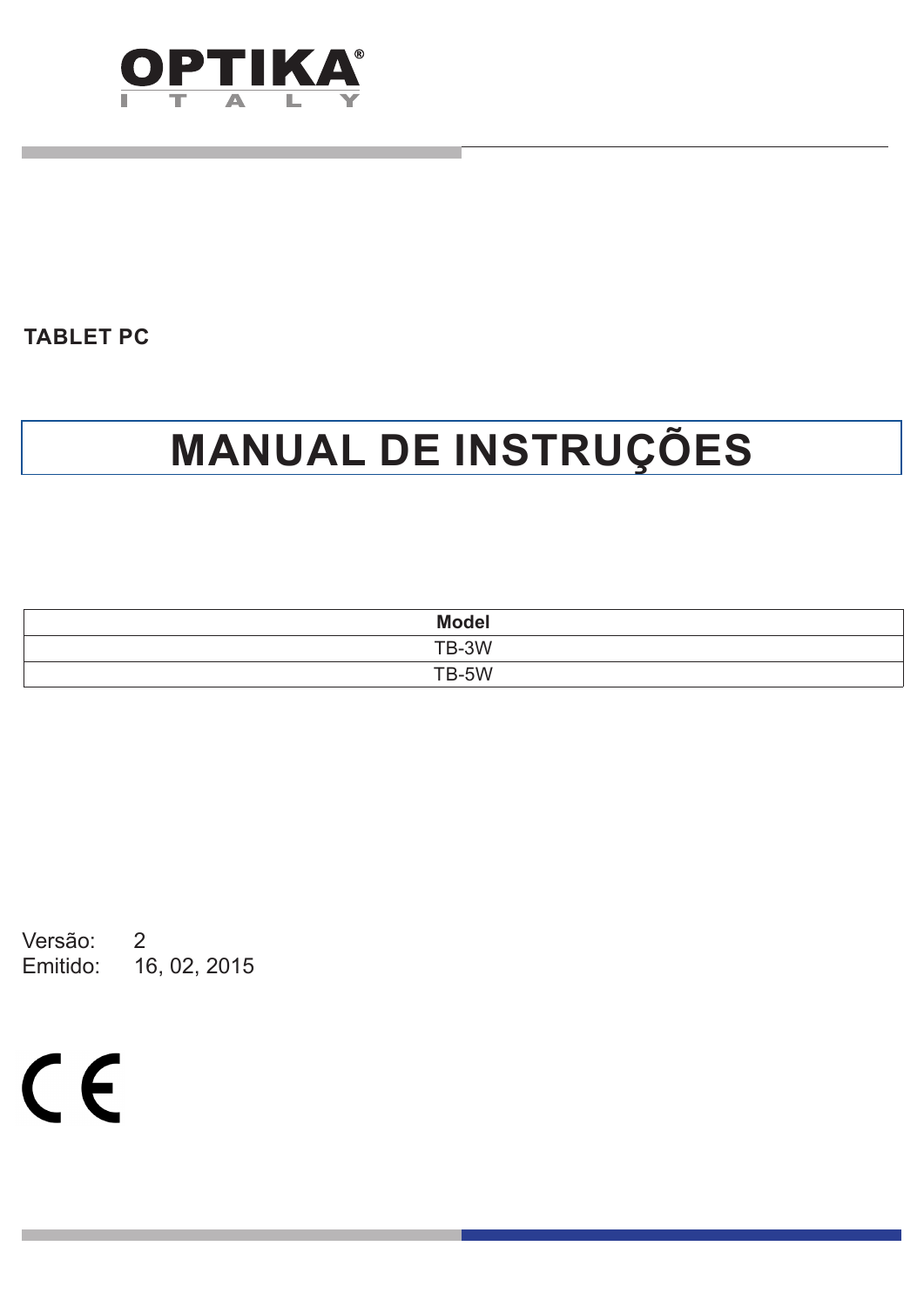## **TABLET PC – CONEXÃO A SAÍDA TRINOCULAR**

AsuaTablettem sido definido com a função derotação desativada: isso impede que qualquer inversão/dar a volta do Live View, a fim de obter uma contínua e tão grande quanto possível vista do seu sil de também quando o Tableté removido do seu suporte.Para ativar essa função novamente é muito fácil: você pode ativar a rotação passando no Screendo seu la doinferior direito eselecionando Configurações + Screen. De qualquer forma, não é sugerido para ativar a função quando a câmera está no modo Live View, pois pode dar problemas quando a câmera é executado em altas resoluções.